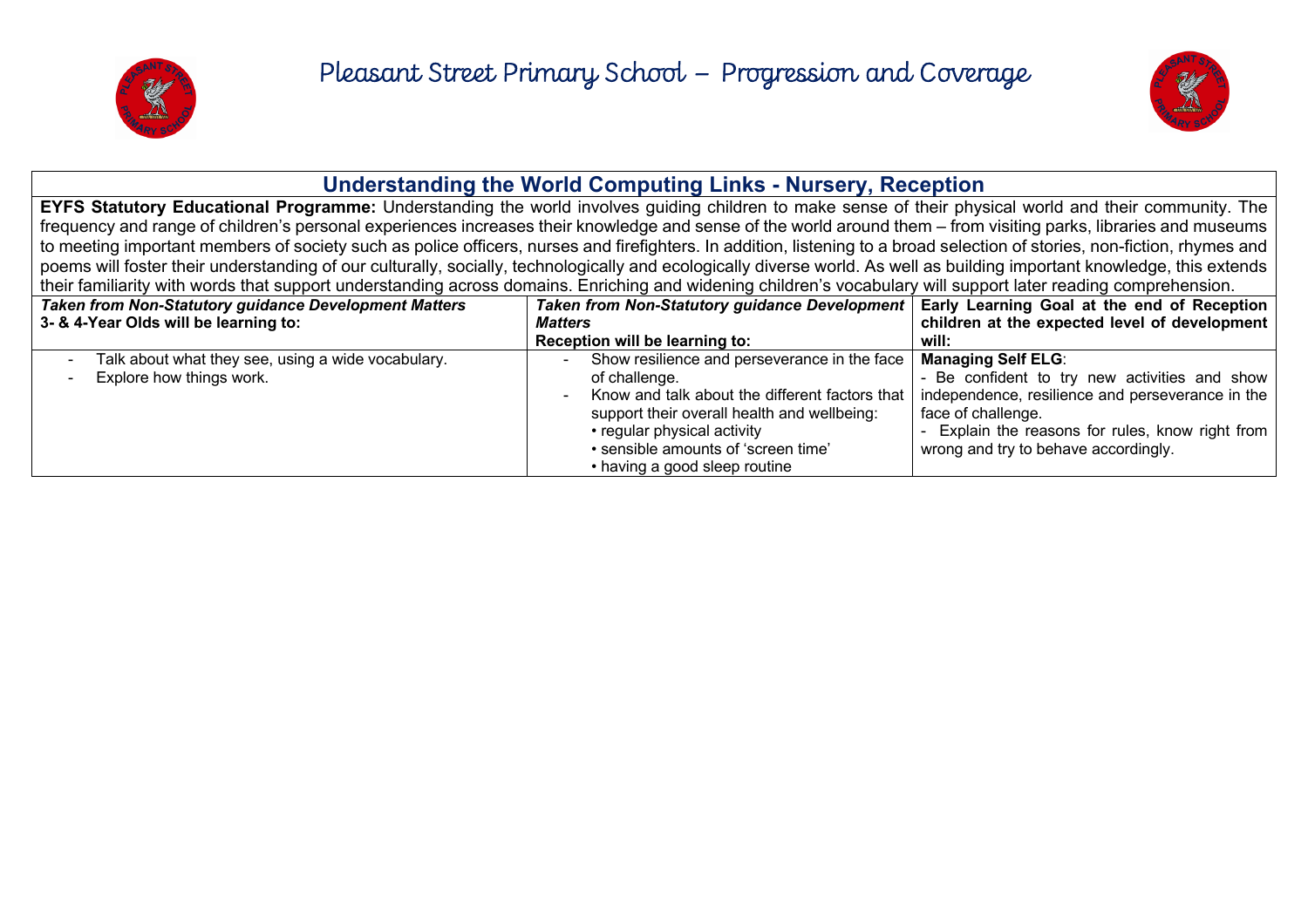



## **Computing, Key Stage 1, Year 1**

## **Prior Knowledge**

### **Managing Self ELG**:

- Be confident to try new activities and show independence, resilience and perseverance in the face of challenge.
- Explain the reasons for rules, know right from wrong and try to behave accordingly.

| <b>Information Technology</b>                                                                                       | <b>Computer Science</b>                                                                         | <b>Digital Literacy</b>                                       | <b>ICT Beyond School</b>                                                                       |
|---------------------------------------------------------------------------------------------------------------------|-------------------------------------------------------------------------------------------------|---------------------------------------------------------------|------------------------------------------------------------------------------------------------|
| Talk about the different ways in which information<br>can be shown.                                                 | Give instructions to a friend and follow<br>their<br>instructions to move around a space.       | Understand why we need passwords.                             | Recognise that a range of digital devices and<br>products can be considered computers.         |
| Use technology to collect information, including                                                                    | Describe what happens when buttons are pressed<br>on a robot or device.                         | Understand that we must keep passwords private.               | Recognise the ways in which technology is used in                                              |
| photos, videos and sound.                                                                                           |                                                                                                 | Explain what personal information is.                         | their homes and community.                                                                     |
| Sort different kinds of information and present it to<br>others.                                                    | Press buttons in the correct order to make a robot<br>follow a short sequence.                  | Understand that we must keep personal information<br>private. | Understand that computers have no intelligence<br>and can do nothing without being programmed. |
| Add information to a pictogram and talk about their<br>findings.                                                    | Understand what an algorithm is and be able to<br>create a simple algorithm.                    | Communicate safely and respectfully online.                   | Begin to identify some of the benefits to using<br>technology.                                 |
| Use software with support, to create, store and edit<br>digital content using appropriate file and folder<br>names. | Understand and explain how algorithms are used in<br>everyday life.                             | Know what to do when concerned about online<br>content.       |                                                                                                |
| Use the keyboard or a word bank on a device to<br>enter text into a program.                                        | Begin to predict what will happen for a short<br>sequence of instructions.                      | Know what to do if someone tries to contact you<br>online.    |                                                                                                |
| Understand some of the basic functions on a<br>keyboard (Backspace, Caps Lock, Enter)                               | Begin to use different software or applications to<br>create movement and patterns on a screen. |                                                               |                                                                                                |
| Save information in a specific place and retrieve it<br>again.                                                      | Use the word debug to correct an algorithm that<br>doesn't work in the way it was intended      |                                                               |                                                                                                |
| Use technology to collect information, including<br>photos, videos and sounds.                                      |                                                                                                 |                                                               |                                                                                                |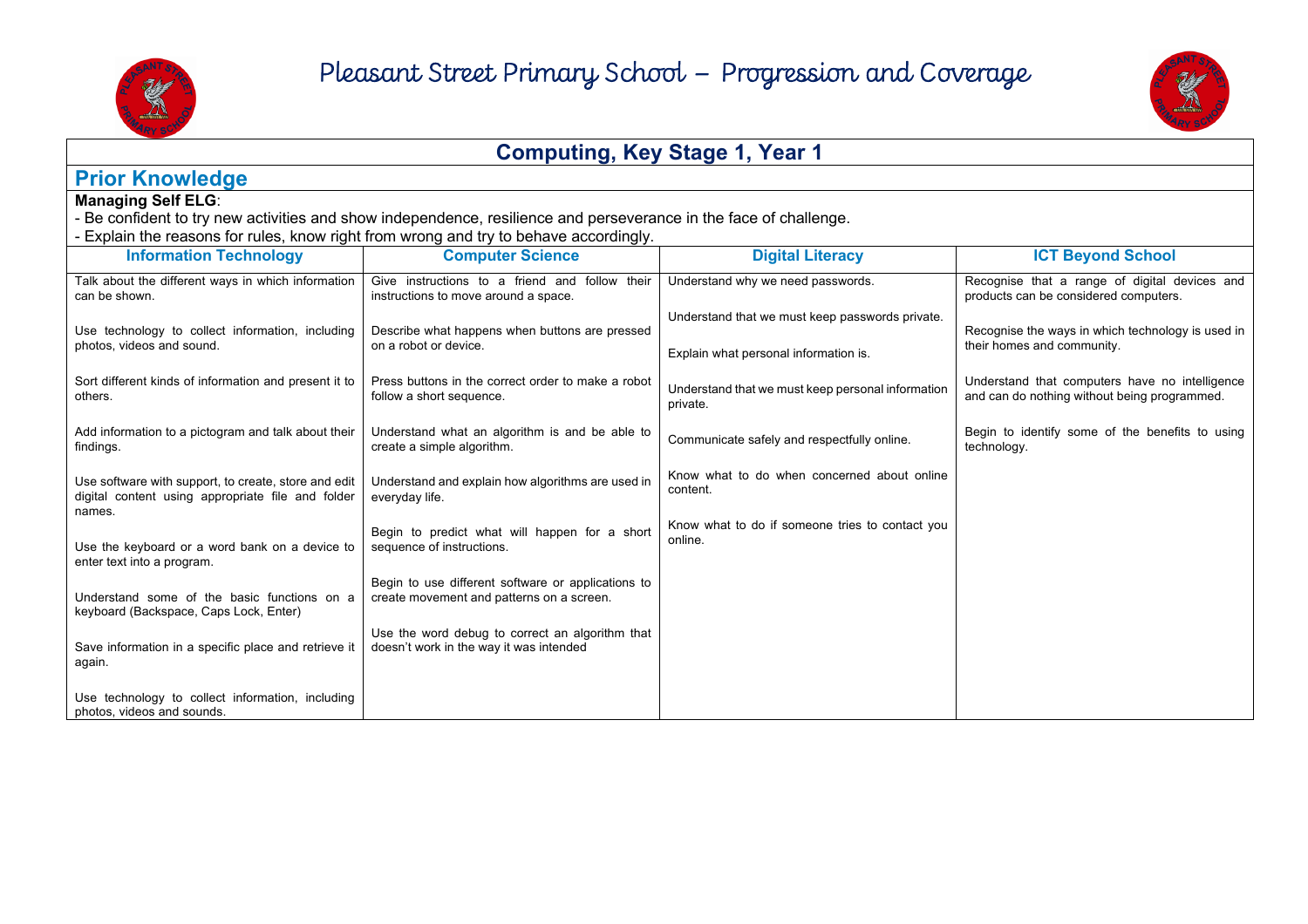



### **Computing, Key Stage 1, Year 2 Prior Knowledge (Y1):** Talk about the different ways in which information can be shown. Use technology to collect information, including photos, videos and sound. Sort different kinds of information and present it to others. Add information to a pictogram and talk about their findings. Use software with support, to create, store and edit digital content using appropriate file and folder names. Use the keyboard or a word bank on a device to enter text into a program. Understand some of the basic functions on a keyboard (Backspace, Caps Lock, Enter) Save information in a specific place and retrieve it again. Use technology to collect information, including photos, videos and sounds. **(Y1):** Give instructions to a friend and follow their instructions to move around a space. Describe what happens when buttons are pressed on a robot or device. Press buttons in the correct order to make a robot follow a short sequence. Understand what an algorithm is and be able to create a simple algorithm. Understand and explain how algorithms are used in everyday life. Begin to predict what will happen for a short sequence of instructions. Begin to use different software or applications to create movement and patterns on a screen. Use the word debug to correct an algorithm that doesn't work in the way it was intended **(Y1):** Understand why we need passwords. Understand that we must keep passwords private. Explain what personal information is. Understand that we must keep personal information private. Communicate safely and respectfully online. Know what to do when concerned about online content. Know what to do if someone tries to contact you online. **(Y1):** Recognise that a range of digital devices and products can be considered computers. Recognise the ways in which technology is used in their homes and community. Understand that computers have no intelligence and can do nothing without being programmed. Begin to identify some of the benefits to using technology. **Information Technology Computer Science Digital Literacy ICT Beyond School** Create a graph or chart using data collected on a specific topic area. Talk about the data that is shown in their chart or graph. Explain how investigating data can be used to answer a question. Use a variety of software to manipulate and present digital content in different ways with increasing independence. Talk about the different ways to use technology to collect information, including a camera or sound recorder. Use the keyboard on their device to add, delete, edit and format text. Talk about an online tool that will help them to share their ideas with other people. Save and open files on the device they use from a specific file location. Understand what an algorithm is and demonstrate simple linear algorithms. Be able to explain the order needed to do things to make something happen and to talk about it as an algorithm. Programme a robot or software to do a particular task. Look at a basic program and explain what will happen. Use programming software and applications to make objects move. Use logical reasoning to predict and debug more complex programs. Can create and debug with improved confidence & efficiency. Begin to program using simple block code. Understand the need to keep a password private. Understand the need to keep personal information private. Demonstrate the use of technology responsibly in terms of how we use it and the time we spend using it. Know how to report inappropriate content or contact online Children can explain why they use technology in the classroom, in their homes and in the community. Identify the benefits of using technology, such as creating content and communicating efficiently. Can identify a computer by knowing that it has inputs, a processor and outputs. Can identify parts of a computer including what an input and output is.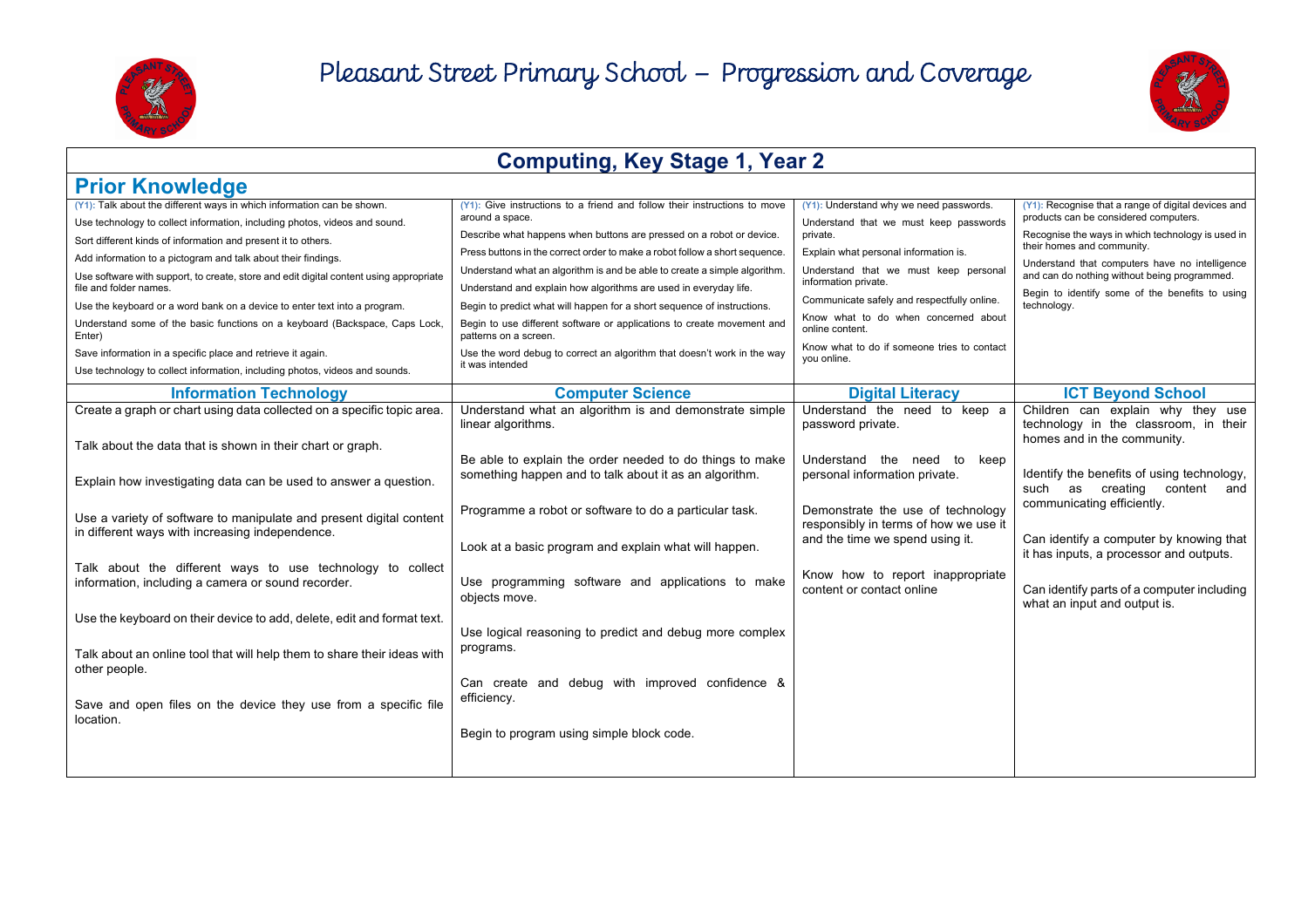



| <b>Computing, Key Stage 2, Year 3</b>                                                                                                                              |                                                                                                                          |                                                                                                        |                                                                                        |
|--------------------------------------------------------------------------------------------------------------------------------------------------------------------|--------------------------------------------------------------------------------------------------------------------------|--------------------------------------------------------------------------------------------------------|----------------------------------------------------------------------------------------|
| <b>Prior Knowledge</b>                                                                                                                                             |                                                                                                                          |                                                                                                        |                                                                                        |
| (Y2): Create a graph or chart using data collected on a specific topic area.<br>Talk about the data that is shown in their chart or graph.                         | (Y2): Understand what an algorithm is and demonstrate simple linear<br>algorithms.                                       | (Y2): Understand the need to keep a password<br>private.                                               | (Y2): Children can explain why they use<br>technology in the classroom, in their homes |
| Explain how investigating data can be used to answer a question.                                                                                                   | Be able to explain the order needed to do things to make something<br>happen and to talk about it as an algorithm.       | Understand the need to keep personal information<br>private.                                           | and in the community.<br>Identify the benefits of using technology, such               |
| Use a variety of software to manipulate and present digital content in different<br>ways with increasing independence.                                             | Programme a robot or software to do a particular task.                                                                   | Demonstrate the use of technology responsibly in<br>terms of how we use it and the time we spend using | as creating content and communicating<br>efficiently.                                  |
| Talk about the different ways to use technology to collect information, including<br>a camera or sound recorder.                                                   | Look at a basic program and explain what will happen.<br>Use programming software and applications to make objects move. | it.<br>Know how to report inappropriate content or                                                     | Can identify a computer by knowing that it<br>has inputs, a processor and outputs.     |
| Use the keyboard on their device to add, delete, edit and format text.                                                                                             | Use logical reasoning to predict and debug more complex programs.                                                        | contact online.                                                                                        | Can identify parts of a computer including<br>what an input and output is.             |
| Talk about an online tool that will help them to share their ideas with other people.<br>Save and open files on the device they use from a specific file location. | Can create and debug with improved confidence & efficiency.<br>Begin to program using simple block code.                 |                                                                                                        |                                                                                        |
| <b>Information Technology</b>                                                                                                                                      | <b>Computer Science</b>                                                                                                  | <b>Digital Literacy</b>                                                                                | <b>ICT Beyond School</b>                                                               |
| Understand the difference between data and information.                                                                                                            | Understand how an algorithm is implemented using a<br>sequence of precise instructions.                                  | Children consider their responsibilities<br>and actions to others online.                              | Save and retrieve work online, on the<br>school network and their own device.          |
| Talk about the different ways data can be converted into<br>information.                                                                                           | Can predict the outcome of a sequence of precise<br>instructions.                                                        | Children consider that all of the media<br>they see could have been altered.                           | Tell you ways to communicate with<br>others online.                                    |
| Search a ready-made database to answer specific questions.                                                                                                         | Repeatedly test a program and recognise when they need                                                                   | Understand how to use a search engine                                                                  | Knows how navigate the web                                                             |
| Collect data to help answer questions about a specific topic or<br>theme.                                                                                          | to debug it.                                                                                                             | responsibly and safety                                                                                 | responsibly.                                                                           |
| Add to and edit an existing database.                                                                                                                              | Detect a problem in an algorithm, which could result in a<br>different outcome to the one intended.                      |                                                                                                        | Can carry out effective web searches<br>to collect digital content.                    |
| Combine a mixture of text, graphics and sound to share ideas and<br>learning.                                                                                      | Understand what inputs and outputs are, how they can be<br>used.                                                         |                                                                                                        | Think about whether they can use<br>images that they find online in their<br>own work. |
| Use appropriate keyboard commands to amend text.                                                                                                                   | Provide examples of how to use inputs and outputs<br>effectively.                                                        |                                                                                                        |                                                                                        |
| Be able to effectively use a spell checker.                                                                                                                        | Designs, writes, executes and debugs programs of                                                                         |                                                                                                        |                                                                                        |
| Evaluate their work and improve its effectiveness.                                                                                                                 | increasing complexity that accomplish a specific goal.                                                                   |                                                                                                        |                                                                                        |
| Use an appropriate tool to share their work online.                                                                                                                | Use logical reasoning to predict and debug more complex<br>programs including inputs and output.                         |                                                                                                        |                                                                                        |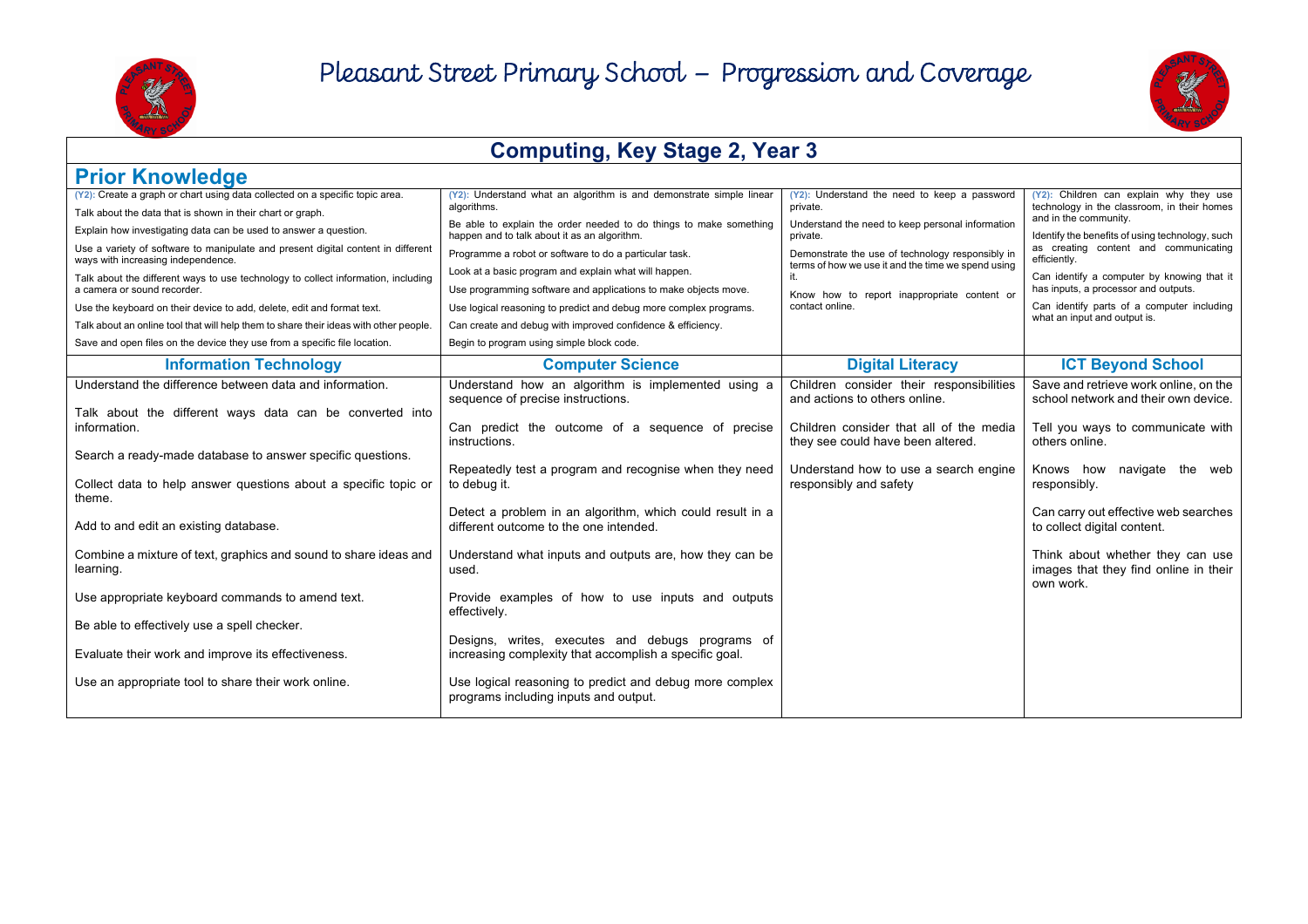



#### **Computing, Key Stage 2, Year 4 Prior Knowledge (Y3):** Understand the difference between data and information Talk about the different ways data can be converted into information. Search a ready-made database to answer specific questions. Collect data to help answer questions about a specific topic or theme. Add to and edit an existing database. Combine a mixture of text, graphics and sound to share ideas and learning Use appropriate keyboard commands to amend text. Be able to effectively use a spell checker. Evaluate their work and improve its effectiveness. Use an appropriate tool to share their work online **(Y3):** Understand how an algorithm is implemented using a sequence of precise instructions. Can predict the outcome of a sequence of precise instructions. Repeatedly test a program and recognise when they need to debug it. Detect a problem in an algorithm, which could result in a different outcome to the one intended. Understand what inputs and outputs are, how they can be used. Provide examples of how to use inputs and outputs effectively. Designs, writes, executes and debugs programs of increasing complexity that accomplish a specific goal. Use logical reasoning to predict and debug more complex programs including inputs and output. **(Y3):** Children consider their responsibilities and actions to others online. Children consider that all of the media they see could have been altered. Understand how to use a search engine responsibly and safety **(Y3):** Save and retrieve work online, on the school network and their own device. Tell you ways to communicate with others online. Knows how navigate the web responsibly. Can carry out effective web searches to collect digital content. Think about whether they can use images that they find online in their own work. **Information Technology Computer Science Digital Literacy ICT Beyond School** Demonstrate the different ways data can be organised. Demonstrate the different ways data can be converted into information. Make a branching database. Collect data and identify where it could be inaccurate. Plan, create and search a database. Select the best way to present data to a specific audience. Log data using a device. Use photos, video and sound to create an atmosphere when presenting to different audiences. Be confident to explore new media to extend what they can achieve. Change the appearance of text to increase its effectiveness depending on the audience or mood. Create, modify and present documents for a particular purpose and audience. Use a keyboard confidently and make use of a spellchecker to write and review their work. Use an appropriate tool to share their work and collaborate online. Be able to evaluate other people's work and give them constructive feedback to help them improve their work. Design simple algorithms using loops and repeats, whilst detecting and correcting errors is debugging. Write and execute an efficient program, using loops such as forever, repeat & repeat until commands. Decompose a problem into smaller parts with some verbal reasoning. Has an understanding of how sequencing, using inputs and repetition in programs has specific effects on the output, works with 'loops' and understands their effect. Recognise that an algorithm will help to sequence more complex programs. Use logical reasoning to predict and debug more complex programs including loops and repeats. Understand that media can be edited online for advertising and other purposes. Recognise what is acceptable and unacceptable behaviour when using technology and online services. Children understand how effective a strong password is and what a strong password looks like. Understand the difference between the Internet and online services such as the World Wide Web, instant messaging and email. Tell you whether a resource they are using is from the World Wide Web, the school network or their own work. Identify key words to use when searching safely on the World Wide Web. Show an awareness of a range of Internet services such as the World Wide Web, email and instant messaging. Explain how to check who owns photos, text and clipart.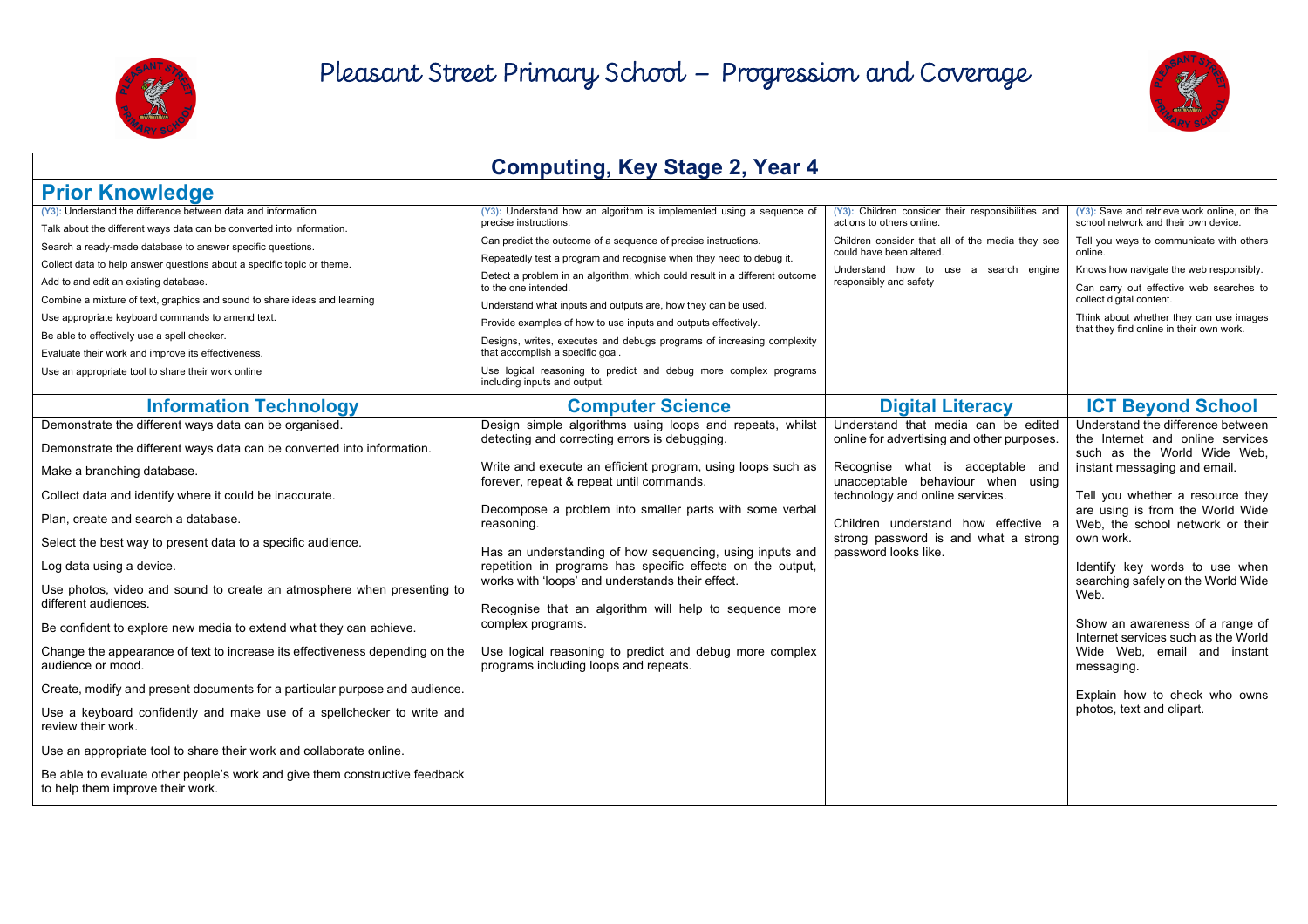



|                                                                                                                                                                                                                                                                                                                                                                                                                                                                                                                                                                                                                                                                                                                                                                                                                                                                                                                                                                                                               | <b>Computing, Key Stage 2, Year 5</b>                                                                                                                                                                                                                                                                                                                                                                                                                                                                                                                                                                                                                                                                                                                                                                                                                                                                                                        |                                                                                                                                                                                                                                                                                                                           |                                                                                                                                                                                                                                                                                                                                                                                                                                                                                                                                 |
|---------------------------------------------------------------------------------------------------------------------------------------------------------------------------------------------------------------------------------------------------------------------------------------------------------------------------------------------------------------------------------------------------------------------------------------------------------------------------------------------------------------------------------------------------------------------------------------------------------------------------------------------------------------------------------------------------------------------------------------------------------------------------------------------------------------------------------------------------------------------------------------------------------------------------------------------------------------------------------------------------------------|----------------------------------------------------------------------------------------------------------------------------------------------------------------------------------------------------------------------------------------------------------------------------------------------------------------------------------------------------------------------------------------------------------------------------------------------------------------------------------------------------------------------------------------------------------------------------------------------------------------------------------------------------------------------------------------------------------------------------------------------------------------------------------------------------------------------------------------------------------------------------------------------------------------------------------------------|---------------------------------------------------------------------------------------------------------------------------------------------------------------------------------------------------------------------------------------------------------------------------------------------------------------------------|---------------------------------------------------------------------------------------------------------------------------------------------------------------------------------------------------------------------------------------------------------------------------------------------------------------------------------------------------------------------------------------------------------------------------------------------------------------------------------------------------------------------------------|
| <b>Prior Knowledge</b>                                                                                                                                                                                                                                                                                                                                                                                                                                                                                                                                                                                                                                                                                                                                                                                                                                                                                                                                                                                        |                                                                                                                                                                                                                                                                                                                                                                                                                                                                                                                                                                                                                                                                                                                                                                                                                                                                                                                                              |                                                                                                                                                                                                                                                                                                                           |                                                                                                                                                                                                                                                                                                                                                                                                                                                                                                                                 |
| (Y4): Demonstrate the different ways data can be organised.<br>Demonstrate the different ways data can be converted into information.<br>Make a branching database.<br>Collect data and identify where it could be inaccurate.<br>Plan, create and search a database.<br>Select the best way to present data to a specific audience.<br>Log data using a device.<br>Use photos, video and sound to create an atmosphere when presenting to different audiences.<br>Be confident to explore new media to extend what they can achieve.<br>Change the appearance of text to increase its effectiveness depending on the audience or mood.<br>Create, modify and present documents for a particular purpose and audience.<br>Use a keyboard confidently and make use of a spellchecker to write and review their work.<br>Use an appropriate tool to share their work and collaborate online.<br>Be able to evaluate other people's work and give them constructive feedback to help them<br>improve their work. | (Y4): Design simple algorithms using loops and repeats, whilst detecting and correcting<br>errors is debugging.<br>Write and execute an efficient program, using loops such as forever, repeat & repeat<br>until commands.<br>Decompose a problem into smaller parts with some verbal reasoning.<br>Has an understanding of how sequencing, using inputs and repetition in programs has<br>specific effects on the output, works with 'loops' and understands their effect.<br>Recognise that an algorithm will help to sequence more complex programs.<br>Use logical reasoning to predict and debug more complex programs including loops<br>and repeats.                                                                                                                                                                                                                                                                                  | (Y4): Understand that media can<br>be edited online for advertising<br>and other purposes.<br>Recognise what is acceptable<br>and unacceptable behaviour<br>when using technology and<br>online services.<br>Children<br>understand<br>how<br>effective a strong password is<br>and what a strong password<br>looks like. | (Y4): Understand the difference between the<br>Internet and online services such as the<br>World Wide Web, instant messaging and<br>email.<br>Tell you whether a resource they are using is<br>from the World Wide Web, the school network<br>or their own work.<br>Identify key words to use when searching<br>safely on the World Wide Web.<br>Show an awareness of a range of Internet<br>services such as the World Wide Web, email<br>and instant messaging.<br>Explain how to check who owns photos, text<br>and clipart. |
| <b>Information Technology</b>                                                                                                                                                                                                                                                                                                                                                                                                                                                                                                                                                                                                                                                                                                                                                                                                                                                                                                                                                                                 | <b>Computer Science</b>                                                                                                                                                                                                                                                                                                                                                                                                                                                                                                                                                                                                                                                                                                                                                                                                                                                                                                                      | <b>Digital Literacy</b>                                                                                                                                                                                                                                                                                                   | <b>ICT Beyond School</b>                                                                                                                                                                                                                                                                                                                                                                                                                                                                                                        |
| Choose an appropriate tool to help them collect data.<br>Present data in an appropriate way depending on the theme or audience.<br>Use a spreadsheet and database to collect, record and evaluate data.<br>Search a database using different operators to refine a search.<br>Talk about errors in data and suggest how it could be checked.<br>Use text, photo, sound and video editing tools to evaluate and refine their work.<br>Be able to use a variety of familiar and unfamiliar software by using a pre-existing<br>skill set.<br>Select, use and combine the appropriate technology tools to create effects in media.<br>Select an appropriate online or offline tool to create and share ideas.<br>Evaluate and improve their own work and support others in improving their work.<br>Acknowledges sources of information appropriately.                                                                                                                                                           | Program a condition that uses a sensor to detect a change, which can select<br>an action within a program.<br>Decomposes more open-ended problems into smaller parts, provides some<br>reasoning for their choices.<br>Approaches a range of problems using computationally thinking concepts,<br>helping them to design other algorithms for other specific outcomes.<br>Design, write and execute an efficient program, including selection<br>(IFTHEN) command.<br>Change an input to a program to achieve a different output.<br>Use logical reasoning to predict and debug more complex programs<br>including selection.<br>Uses programs linked to physical systems and sensors e.g. the alarm goes<br>off when the sensor is triggered.<br>Design, write and execute an efficient program, which demonstrates and<br>understanding of the difference between, and appropriate use of IFTHEN,<br>IFTHENELSE. and nested IF statements. | Be aware of their digital<br>footprint.<br>Understand the dangers of<br>building online relationships.<br>Explain<br>what<br>the<br>consequences might be to<br>technology<br>usina<br>inappropriately or accessing<br>inappropriate<br>content<br>intentionally                                                          | Use different online tools for different<br>purposes.<br>Use a search engine effectively to find<br>appropriate information and check the<br>reliability of a website.<br>Understand how search results are<br>selected and ranked and the algorithms<br>they use<br>Recognise and evaluate different types<br>of information they find on the World<br>Wide Web.<br>Think about the reliability of information<br>they read on the World Wide Web or<br>other Internet services (Fake News).                                   |